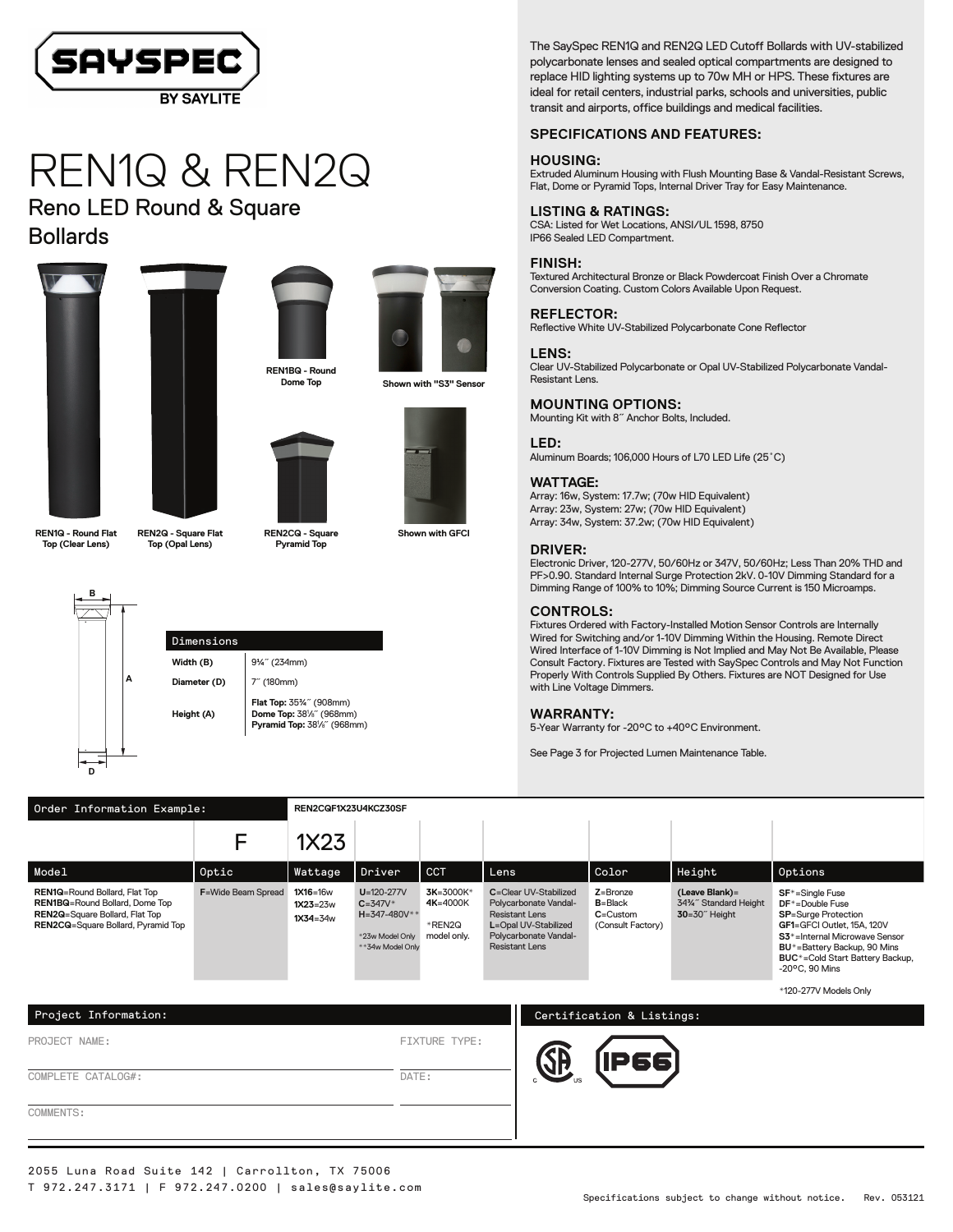

# REN1Q & REN2Q Reno LED Round & Square Bollards

### ACCESSORIES & REPLACEMENT PARTS:

| Čν               | REPLACEMENI PARIS:  |                                                                |                                                                                                                                                                              |        |                                                    |                                                                          |                                                                                                                            |  |  |
|------------------|---------------------|----------------------------------------------------------------|------------------------------------------------------------------------------------------------------------------------------------------------------------------------------|--------|----------------------------------------------------|--------------------------------------------------------------------------|----------------------------------------------------------------------------------------------------------------------------|--|--|
|                  |                     | Mounting Accessories<br>(Order Separately, Field Installed)    |                                                                                                                                                                              |        | Accessories<br>(Order Separately, Field Installed) | Replacement Parts<br>(Order Separately, Field Installed)                 |                                                                                                                            |  |  |
|                  | <b>SOC</b>          | BOLAN4                                                         | Mounting Kit, Includes Bracket & Three<br>(3) 4" Anchor Bolts                                                                                                                | P17122 | Remote Programming Tool for P17121                 | P17121                                                                   | Internal Microwave Sensor (120-277V<br>Only)                                                                               |  |  |
| <b>BREBASE</b> * | P17122              | BOLAN <sub>8</sub>                                             | Mounting Kit, Includes Bracket & Three<br>(3) 8" Anchor Bolts                                                                                                                |        |                                                    | BORBASE*                                                                 | Die Cast Base Plate with Powdercoat<br>Finish Over a Chromate Conversion<br>Coating. Fits REN1.                            |  |  |
|                  | BOLAN <sub>12</sub> | Mounting Kit, Includes Bracket & Three<br>(3) 12" Anchor Bolts |                                                                                                                                                                              |        | BOSBASE*                                           | Die Cast Base Plate with Powdercoat<br>Finish Over a Chromate Conversion |                                                                                                                            |  |  |
|                  | BOLAN <sub>15</sub> | Mounting Kit, Includes Bracket & Three<br>(3) 15" Anchor Bolts |                                                                                                                                                                              |        |                                                    | Coating. Fits REN2.                                                      |                                                                                                                            |  |  |
| <b>BORBASE</b>   | <b>BOSBASE</b>      | BREBASE*                                                       | <b>Bollard Retrofit Base Kit Adapts New</b><br>Bollards to Most Existing Bolt Patterns.<br>Fits all SaySpec Bollards. Die Cast with<br>Powdercoat Finish, Hardware Included. |        |                                                    | BOADP1                                                                   | Adapter Plate with Gaskets for Outlet<br>Boxes. Fits SaySpec Round Bollards.<br>Die Cast with Bronze Powdercoat<br>Finish. |  |  |
|                  |                     |                                                                | 11½" Dia. x 1½" H                                                                                                                                                            |        |                                                    |                                                                          | *Specify Color: Z=Bronze, B=Black, C=Custom                                                                                |  |  |

**\*Specify Color: Z=Bronze, B=Black, C=Custom (Consult Factory)**

**\*Shown Mounted BOADP1**

**BOLAN**

**P17121**

PHOTOMETRIC DATA



**\*Specify Color: Z=Bronze, B=Black, C=Custom**

**(Consult Factory)**